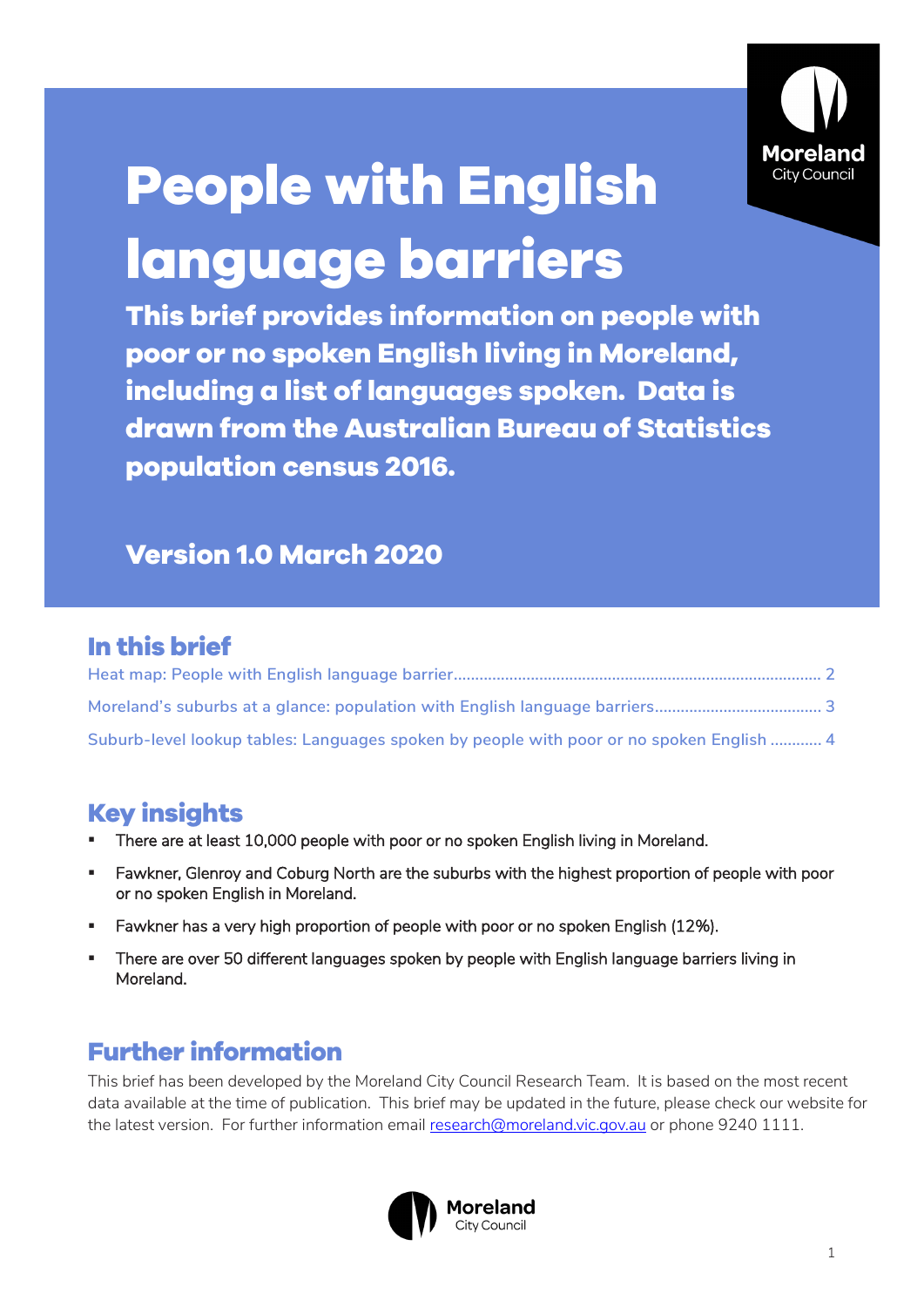

## <span id="page-1-0"></span>**Heat map: People with English language barrier**

Source: Australian Bureau of Statistics 2016 population census total number of persons with poor or no spoken English by Statistical Area 1 (SA1). Map prepared by Moreland Research Team on Power BI

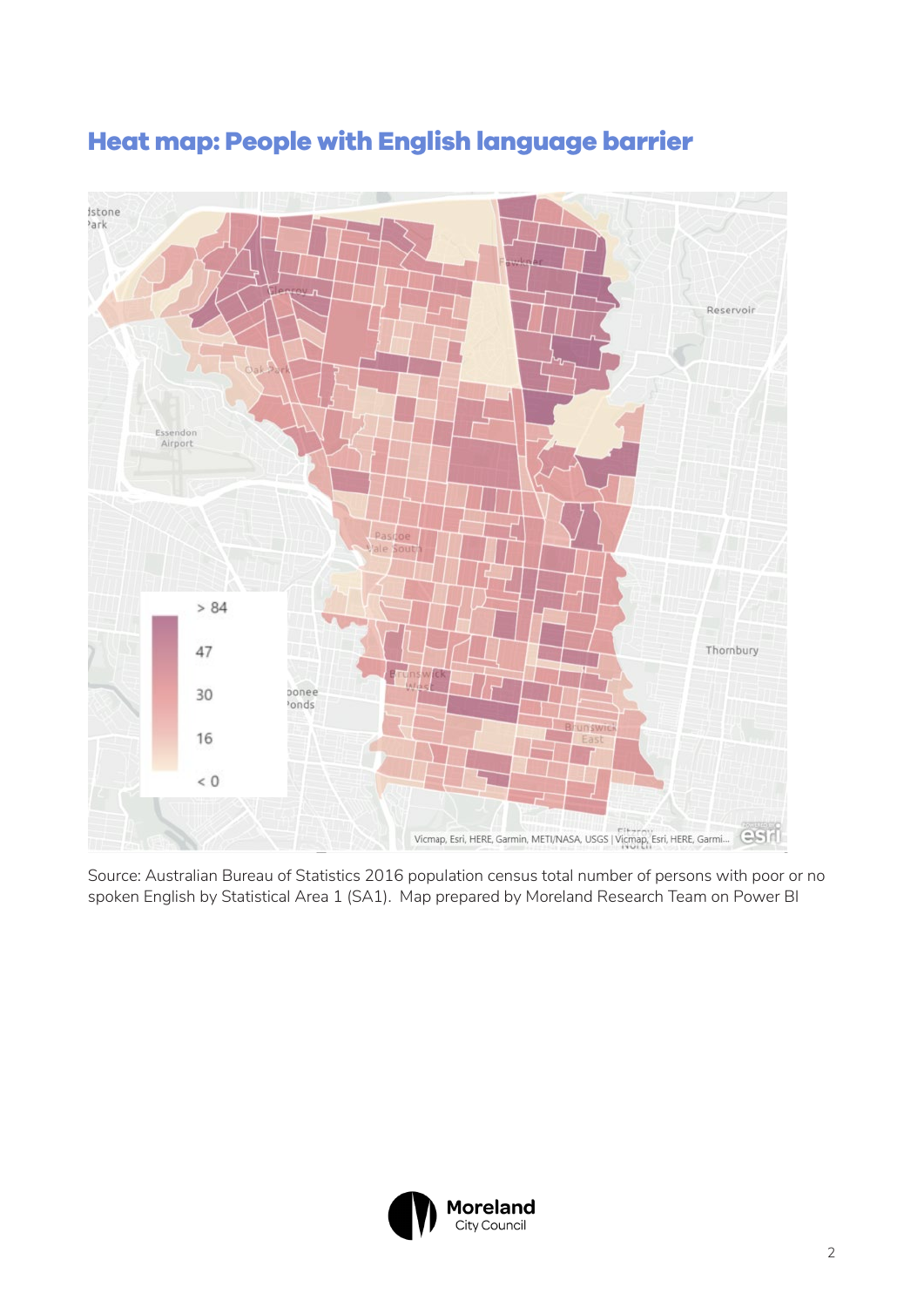#### **Moreland's suburbs at a glance: population with English language barriers**

| <b>Suburb</b>         | Poor or no<br><b>English</b><br>(persons) | % of total<br>population |
|-----------------------|-------------------------------------------|--------------------------|
| Coburg                | 1,821                                     | 7%                       |
| Glenroy               | 1,800                                     | 8%                       |
| Fawkner               | 1,637                                     | 12%                      |
| <b>Brunswick</b>      | 1,298                                     | 5%                       |
| Pascoe Vale           | 836                                       | 5%                       |
| <b>Brunswick West</b> | 753                                       | 5%                       |
| Coburg North          | 630                                       | 8%                       |
| Pascoe Vale South     | 417                                       | 4%                       |
| <b>Brunswick East</b> | 416                                       | 4%                       |
| Hadfield              | 390                                       | 7%                       |
| Oak Park              | 276                                       | 4%                       |
| Gowanbrae             | 59                                        | 2%                       |
| Total                 | 10,351                                    | 6%                       |



<span id="page-2-0"></span>Source: Australian Bureau of Statistics population census 2016; number of persons with poor or no spoken English by suburb

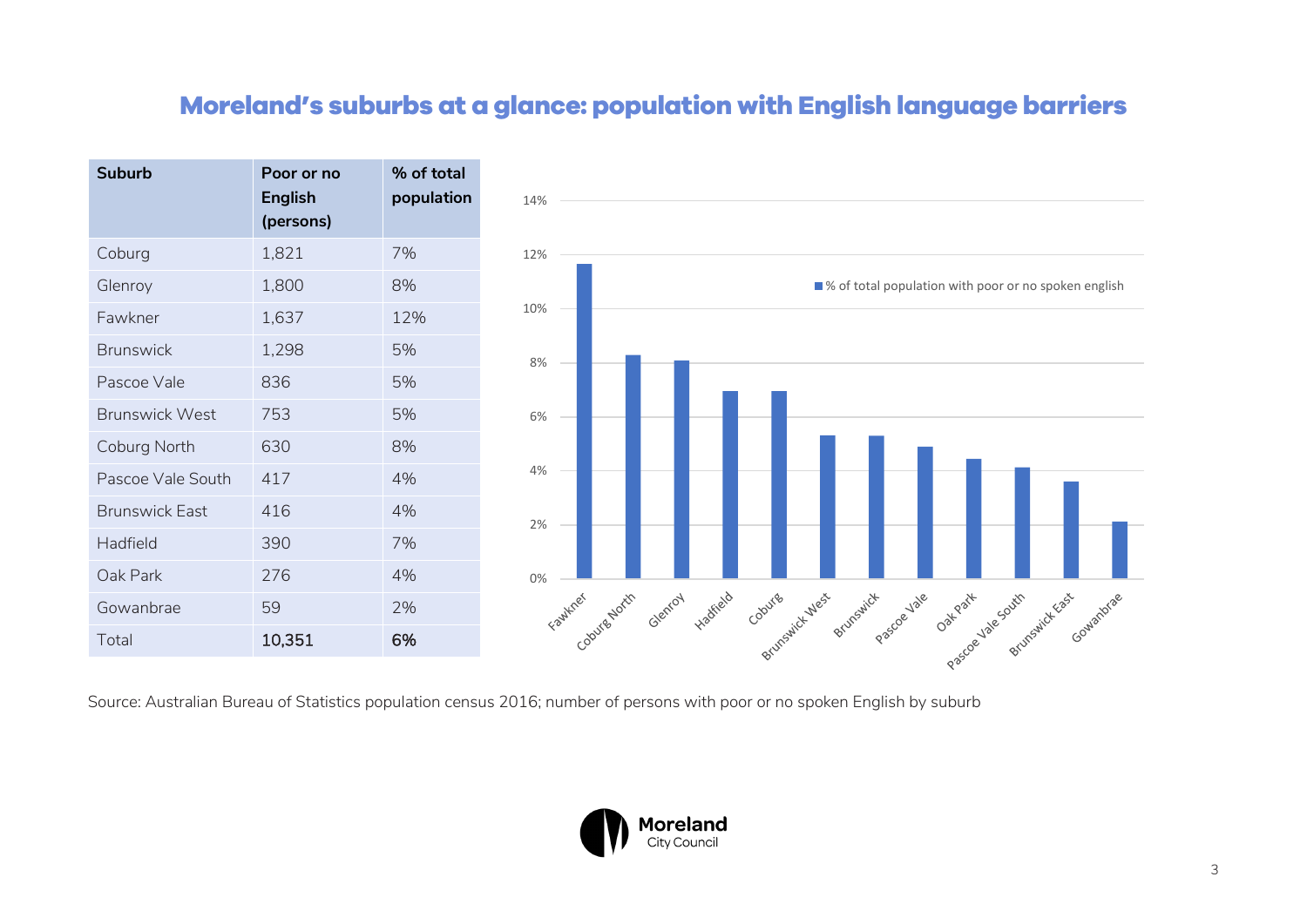# <span id="page-3-0"></span>**Suburb-level lookup tables: Languages spoken by people with poor or no spoken English**

#### **Moreland total**

| Language                 | # of persons | Language                   | # of persons   |
|--------------------------|--------------|----------------------------|----------------|
| Italian                  | 2670         | <b>Burmese</b>             | 35             |
| Greek                    | 1810         | Maltese                    | 30             |
| Arabic                   | 1234         | Tamil                      | 27             |
| Mandarin                 | 714          | Sinhalese                  | 25             |
| Turkish                  | 574          | French                     | 21             |
| Vietnamese               | 364          | German                     | 20             |
| Urdu                     | 345          | Macedonian                 | 17             |
| Cantonese                | 260          | Telugu                     | 16             |
| Nepali                   | 140          | Somali                     | 16             |
| Spanish                  | 126          | Ukrainian                  | 14             |
| Persian (excluding Dari) | 122          | Russian                    | 13             |
| Not stated               | 106          | Samoan                     | 11             |
| Chaldean Neo-Aramaic     | 97           | Tagalog                    | 11             |
| Indonesian               | 92           | Auslan                     | 10             |
| Thai                     | 89           | Chinese, nfd               | 10             |
| Assyrian Neo-Aramaic     | 87           | Malay                      | 8              |
| Croatian                 | 75           | Mongolian                  | $\overline{7}$ |
| Bengali                  | 62           | Gujarati                   | $\overline{7}$ |
| Punjabi                  | 61           | Filipino                   | 6              |
| Korean                   | 59           | Rohingya                   | 5              |
| Inadequately described   | 58           | Sindhi                     | 5              |
| Hindi                    | 49           | Bosnian                    | 4              |
| Malayalam                | 47           | Serbo-Croatian/Yugoslavian | 4              |
| Polish                   | 46           | Romanian                   | 4              |
| Pashto                   | 43           | Min Nan                    | 4              |
| Serbian                  | 38           | Amharic                    | 3              |
| Portuguese               | 36           | Oromo                      | 3              |
| Kurdish                  | 36           | <b>Total</b>               | 10,351         |
| Japanese                 | 35           |                            |                |

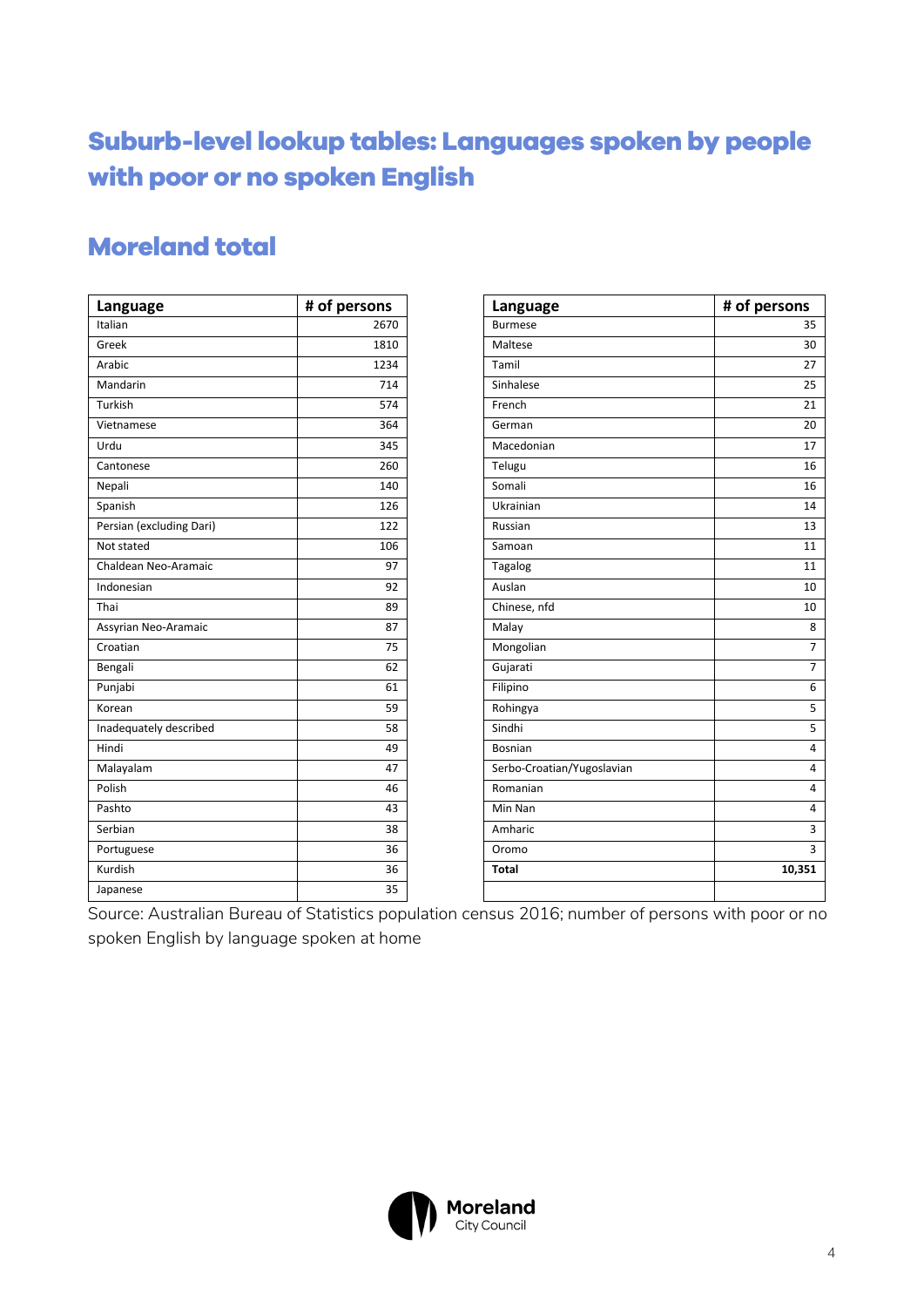## **Brunswick**

| Language                 | # of persons |
|--------------------------|--------------|
| Greek                    | 408          |
| Italian                  | 314          |
| Arabic                   | 119          |
| Mandarin                 | 102          |
| Vietnamese               | 58           |
| Cantonese                | 42           |
| Turkish                  | 34           |
| Indonesian               | 27           |
| Spanish                  | 20           |
| Nepali                   | 17           |
| Inadequately described   | 15           |
| French                   | 12           |
| Persian (excluding Dari) | 10           |
| Croatian                 | 10           |
| Urdu                     | 9            |
| Japanese                 | 6            |
| German                   | 6            |
| Bengali                  | 5            |
| Not stated               | 4            |
| Assyrian Neo-Aramaic     | 4            |
| Korean                   | 4            |
| Ukrainian                | 4            |
| Tagalog                  | 4            |
| Chinese, nfd             | 4            |
| Min Nan                  | 4            |
| Somali                   | 3            |
| <b>Total</b>             | 1,298        |

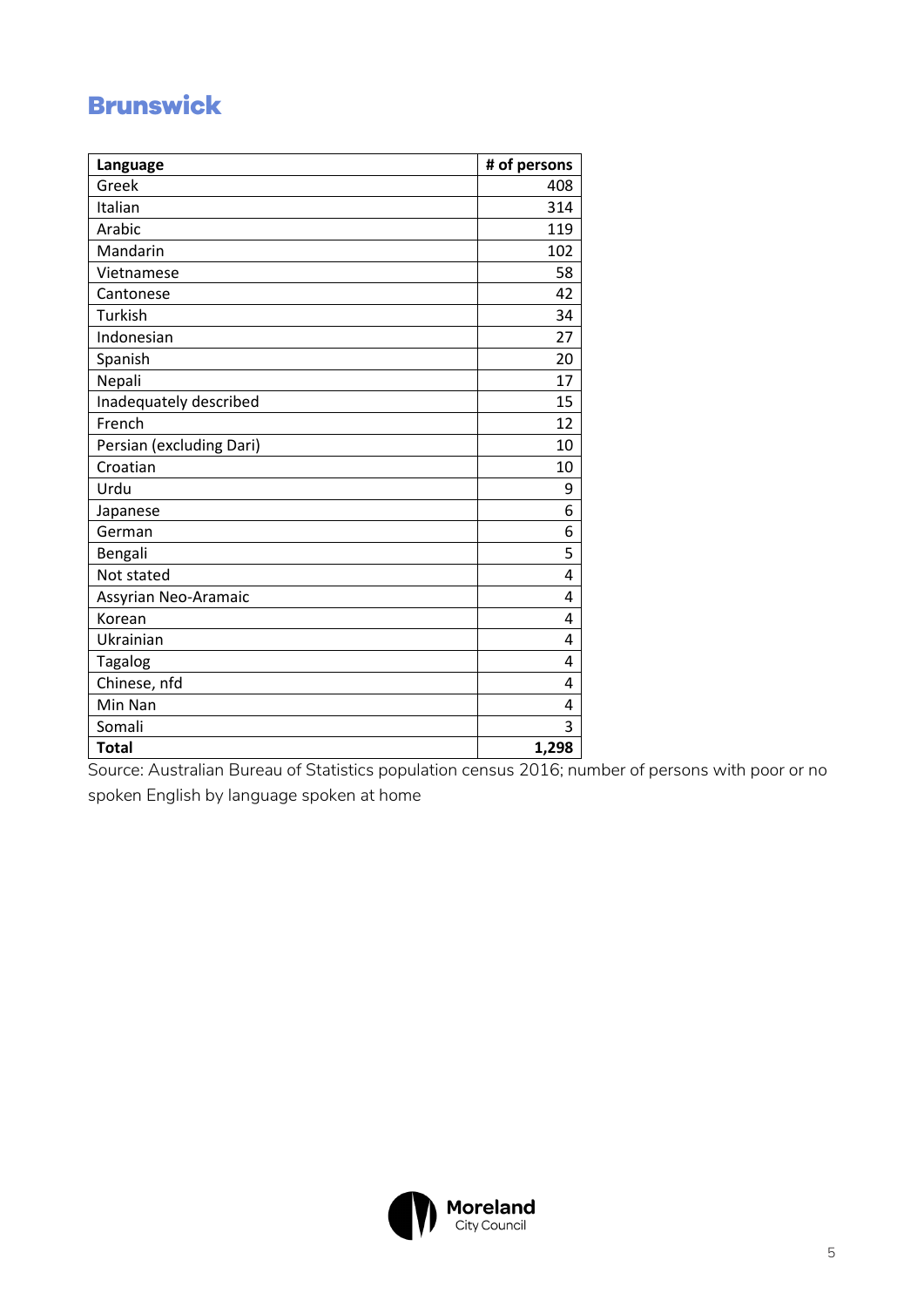## **Brunswick East**

| Language                 | # of persons |
|--------------------------|--------------|
| Italian                  | 123          |
| Greek                    | 81           |
| Arabic                   | 33           |
| Vietnamese               | 26           |
| Cantonese                | 23           |
| Mandarin                 | 21           |
| Spanish                  | 18           |
| Thai                     | 14           |
| Japanese                 | 10           |
| Turkish                  | 9            |
| Korean                   | 8            |
| Serbian                  | 6            |
| Inadequately described   | 5            |
| Persian (excluding Dari) | 5            |
| Assyrian Neo-Aramaic     | 5            |
| German                   | 4            |
| Not stated               | 4            |
| Maltese                  | 4            |
| Chinese, nfd             | 3            |
| Sinhalese                | 3            |
| <b>Total</b>             | 416          |

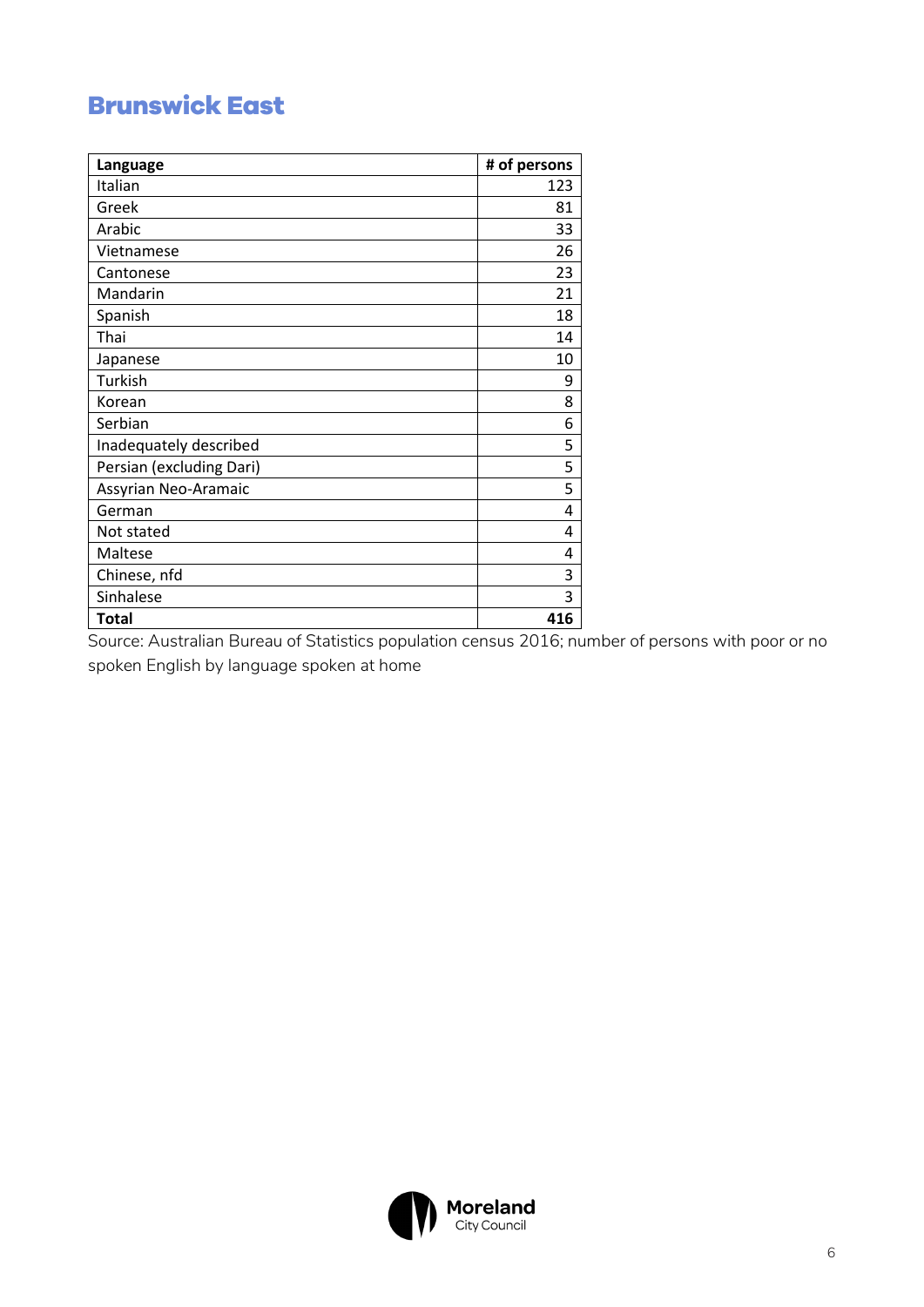## **Brunswick West**

| Language                 | # of persons |
|--------------------------|--------------|
| Greek                    | 199          |
| Italian                  | 167          |
| Arabic                   | 67           |
| Mandarin                 | 48           |
| Indonesian               | 33           |
| Vietnamese               | 21           |
| Cantonese                | 20           |
| Spanish                  | 19           |
| Nepali                   | 13           |
| Urdu                     | 13           |
| Turkish                  | 12           |
| Persian (excluding Dari) | 11           |
| Hindi                    | 10           |
| Serbian                  | 9            |
| Japanese                 | 7            |
| Somali                   | 7            |
| Telugu                   | 7            |
| Not stated               | 5            |
| Malayalam                | 4            |
| Polish                   | 4            |
| Portuguese               | 4            |
| Macedonian               | 4            |
| Romanian                 | 4            |
| Korean                   | 3            |
| German                   | 3            |
| Croatian                 | 3            |
| Tamil                    | 3            |
| Russian                  | 3            |
| Amharic                  | 3            |
| Oromo                    | 3            |
| <b>Total</b>             | 753          |

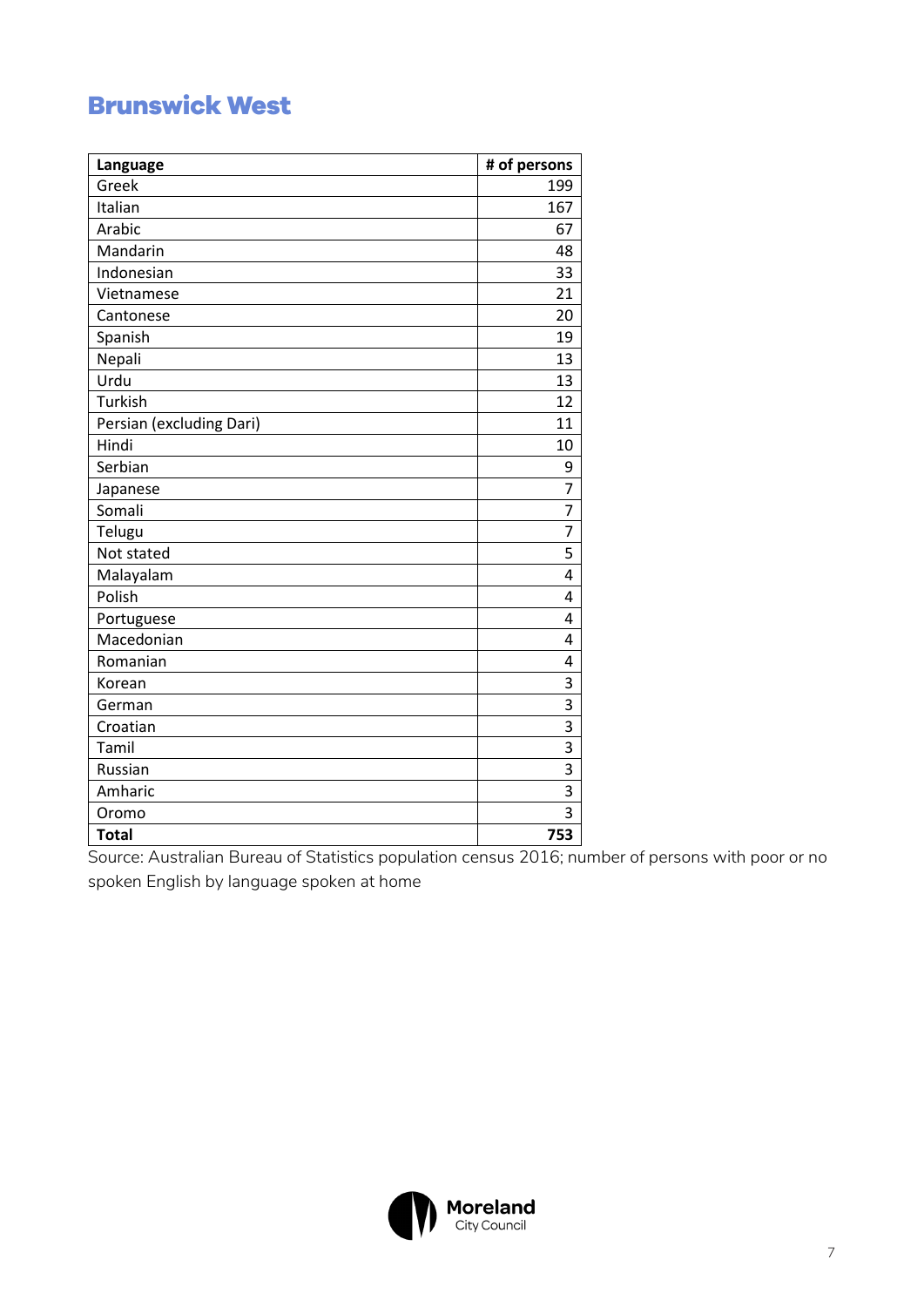#### **Coburg**

| Language                                 | # of persons |
|------------------------------------------|--------------|
| Italian                                  | 531          |
| Greek                                    | 426          |
| Arabic                                   | 268          |
| Mandarin                                 | 131          |
| Turkish                                  | 124          |
| Vietnamese                               | 37           |
| Thai                                     | 29           |
| Nepali                                   | 23           |
| Cantonese                                | 20           |
| Urdu                                     | 20           |
| Indonesian                               | 17           |
| Macedonian                               | 13           |
| Not stated                               | 11           |
| Inadequately described                   | 11           |
| Persian (excluding Dari)                 | 10           |
| Spanish                                  | 9            |
| Croatian                                 | 9            |
| Assyrian Neo-Aramaic                     | 8            |
| Polish                                   | 7            |
| Ukrainian                                | 6            |
| Korean                                   | 5            |
| French                                   | 5            |
| Serbo-Croatian/Yugoslavian, so described | 4            |
| Japanese                                 | 3            |
| Malayalam                                | 3            |
| Portuguese                               | 3            |
| Bengali                                  | 3            |
| Punjabi                                  | 3            |
| <b>Burmese</b>                           | 3            |
| <b>Total</b>                             | 630          |

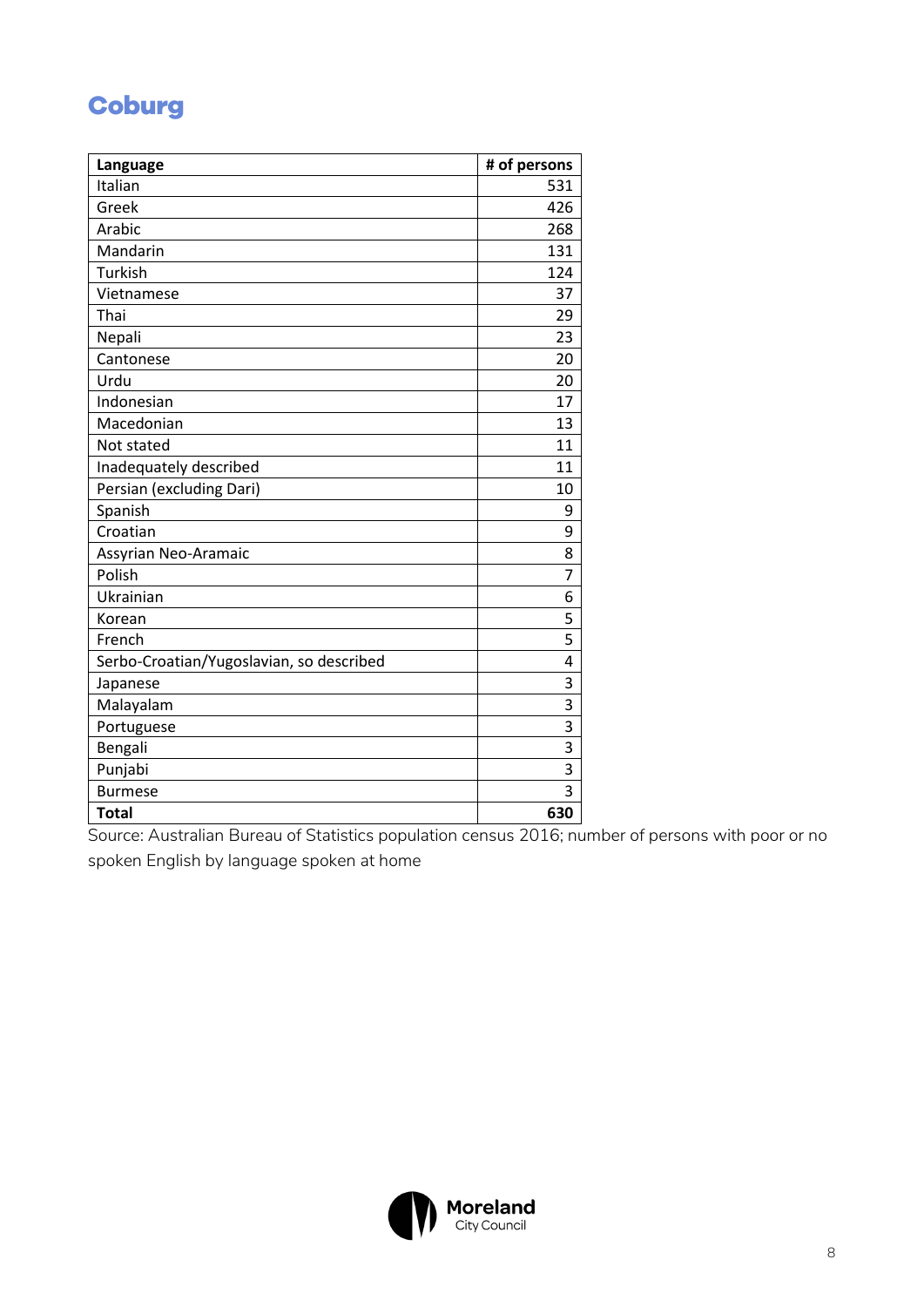## **Coburg North**

| Language     | # of persons |
|--------------|--------------|
| Italian      | 231          |
| Greek        | 89           |
| Mandarin     | 71           |
| Arabic       | 67           |
| Turkish      | 25           |
| Cantonese    | 20           |
| Vietnamese   | 15           |
| Croatian     | 10           |
| Portuguese   | 9            |
| Thai         | 8            |
| Nepali       | 8            |
| Not stated   | 6            |
| Spanish      | 5            |
| Indonesian   | 4            |
| Kurdish      | 4            |
| Urdu         | 3            |
| Maltese      | 3            |
| Chinese, nfd | 3            |
| Auslan       | 3            |
| <b>Total</b> | 630          |

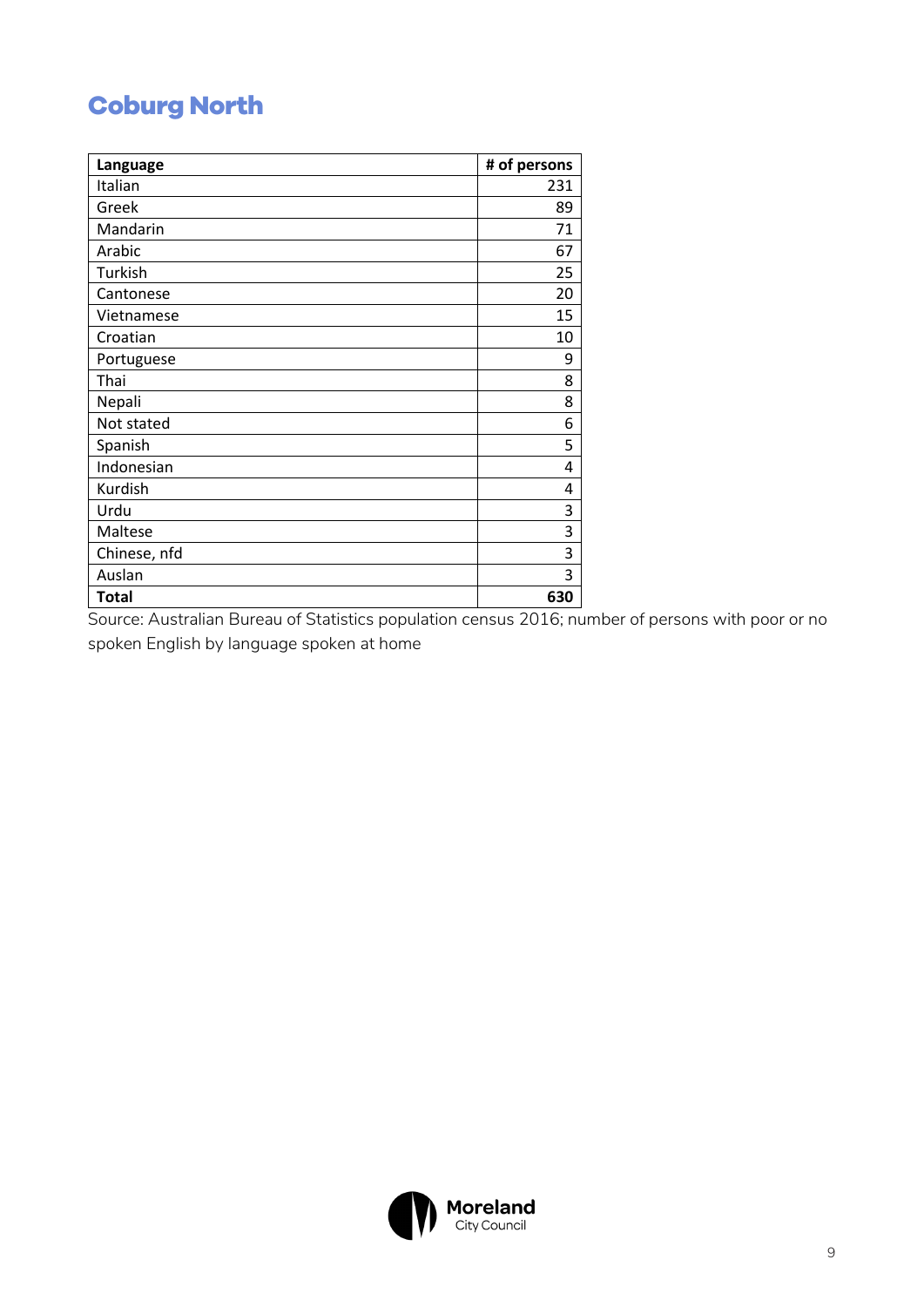## **Fawkner**

| Language                 | # of persons |
|--------------------------|--------------|
| Italian                  | 462          |
| Greek                    | 221          |
| Arabic                   | 191          |
| Urdu                     | 160          |
| Turkish                  | 67           |
| Chaldean Neo-Aramaic     | 67           |
| Bengali                  | 50           |
| Vietnamese               | 48           |
| Mandarin                 | 32           |
| Assyrian Neo-Aramaic     | 31           |
| Pashto                   | 31           |
| Not stated               | 30           |
| <b>Burmese</b>           | 27           |
| Croatian                 | 20           |
| Cantonese                | 18           |
| Punjabi                  | 12           |
| Nepali                   | 11           |
| Hindi                    | 11           |
| Thai                     | 9            |
| Serbian                  | 8            |
| Tamil                    | 8            |
| Portuguese               | 7            |
| Maltese                  | 7            |
| Inadequately described   | 6            |
| Samoan                   | 6            |
| Spanish                  | 5            |
| Indonesian               | 5            |
| Persian (excluding Dari) | 5            |
| Malay                    | 5            |
| Rohingya                 | 5            |
| Sindhi                   | 5            |
| Polish                   | 4            |
| Sinhalese                | 4            |
| Malayalam                | 3            |
| <b>Tagalog</b>           | 3            |
| <b>Total</b>             | 1,637        |

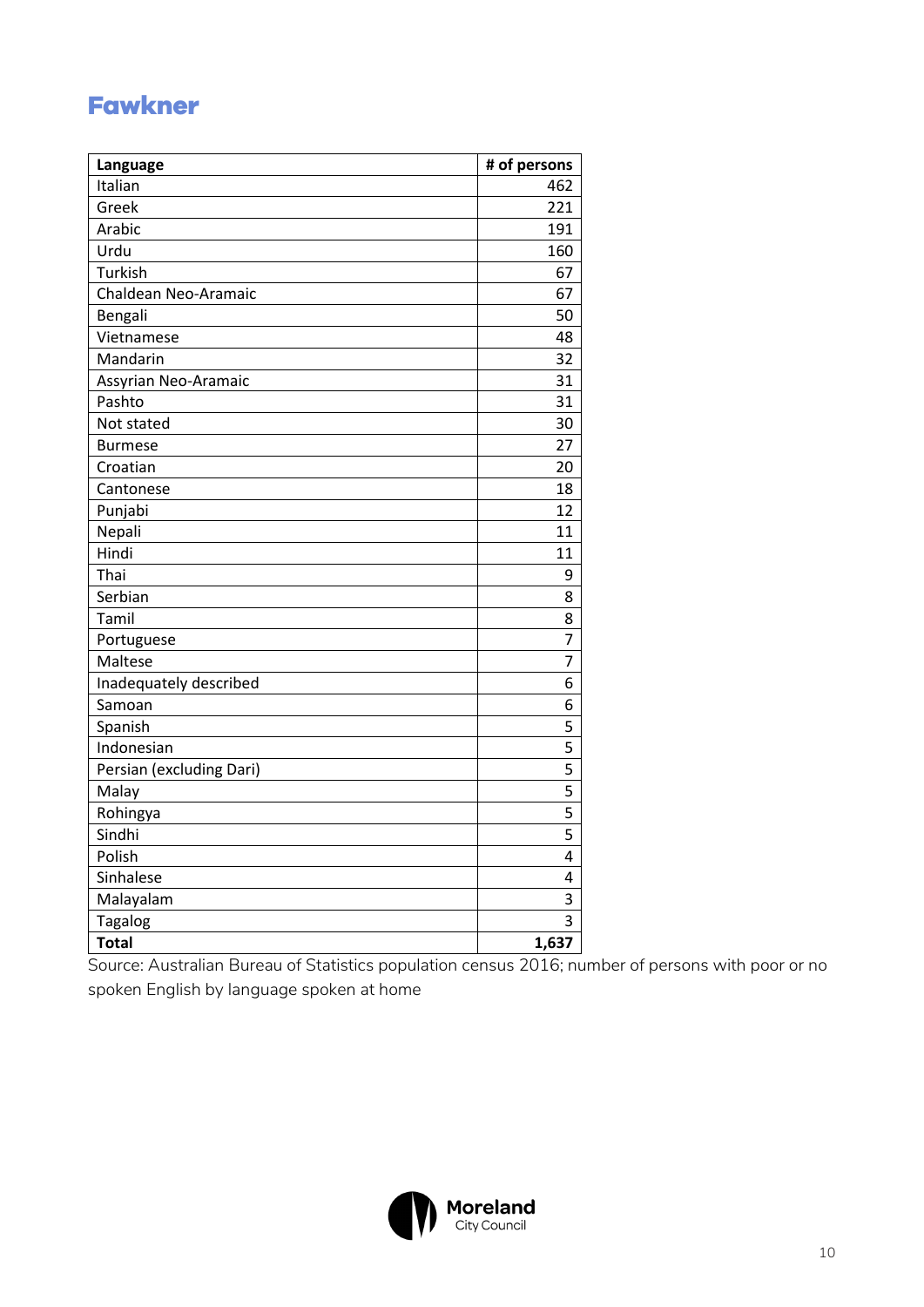#### **Glenroy**

| Language                 | # of persons   |
|--------------------------|----------------|
| Arabic                   | 304            |
| Italian                  | 294            |
| Turkish                  | 164            |
| Mandarin                 | 138            |
| Urdu                     | 98             |
| Greek                    | 86             |
| Vietnamese               | 81             |
| Persian (excluding Dari) | 60             |
| Cantonese                | 50             |
| Nepali                   | 49             |
| Not stated               | 29             |
| Assyrian Neo-Aramaic     | 28             |
| Malayalam                | 25             |
| Chaldean Neo-Aramaic     | 23             |
| Polish                   | 23             |
| Punjabi                  | 21             |
| Kurdish                  | 18             |
| Thai                     | 17             |
| Spanish                  | 16             |
| Sinhalese                | 15             |
| Hindi                    | 14             |
| Korean                   | 12             |
| Tamil                    | 11             |
| Serbian                  | 10             |
| Croatian                 | 7              |
| Auslan                   | 7              |
| German                   | 7              |
| Gujarati                 | $\overline{7}$ |
| Pashto                   | 6              |
| Inadequately described   | 6              |
| Indonesian               | 6              |
| Somali                   | 6              |
| Telugu                   | 6              |
| Russian                  | 6              |
| Filipino                 | 6              |
| <b>Burmese</b>           | 5              |
| Maltese                  | 5              |
| Samoan                   | 5              |
| Bengali                  | 4              |
| <b>Tagalog</b>           | 4              |
| Ukrainian                | 4              |
| <b>Bosnian</b>           | 4              |
| Portuguese               | 3              |
| Mongolian                | 3              |
| <b>Total</b>             | 1,800          |

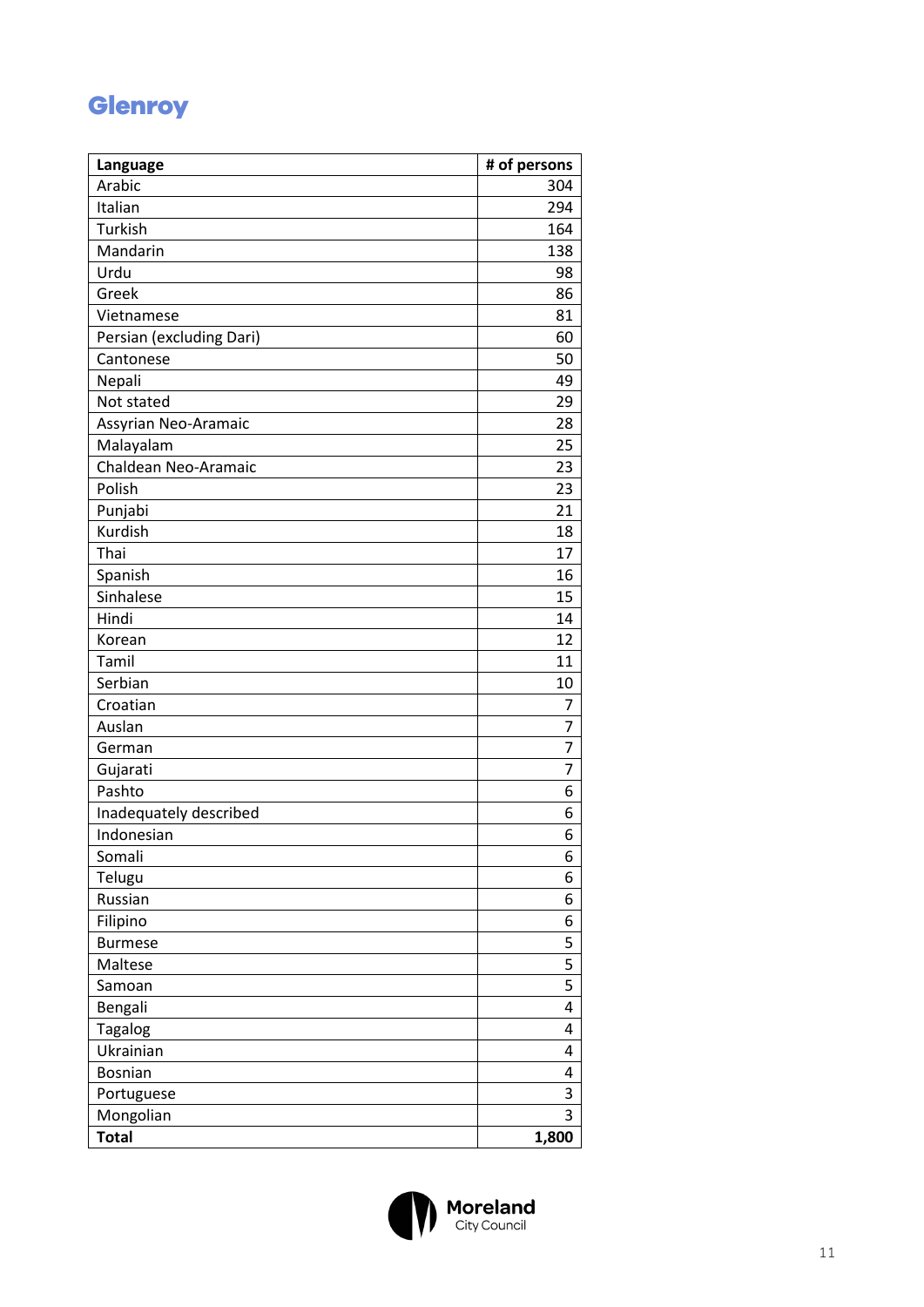Source: Australian Bureau of Statistics population census 2016; number of persons with poor or no spoken English by language spoken at home

#### **Gowanbrae**

| Language             | # of persons |
|----------------------|--------------|
| Mandarin             | 13           |
| Italian              | 11           |
| Vietnamese           | 9            |
| Kurdish              | 5            |
| Greek                | 4            |
| Assyrian Neo-Aramaic | 4            |
| Korean               | 4            |
| Croatian             | 3            |
| <b>Total</b>         | 59           |

Source: Australian Bureau of Statistics population census 2016; number of persons with poor or no spoken English by language spoken at home

# **Hadfield**

| Language                 | # of persons |
|--------------------------|--------------|
| Italian                  | 130          |
| Arabic                   | 86           |
| Greek                    | 49           |
| Turkish                  | 40           |
| Croatian                 | 13           |
| Vietnamese               | 11           |
| Cantonese                | 7            |
| Nepali                   | 7            |
| Serbian                  | 5            |
| Maltese                  | 5            |
| Urdu                     | 4            |
| Not stated               | 4            |
| Chaldean Neo-Aramaic     | 4            |
| Spanish                  | 4            |
| Russian                  | 4            |
| Mandarin                 | 3            |
| Persian (excluding Dari) | 3            |
| Japanese                 | 3            |
| <b>Total</b>             | 390          |

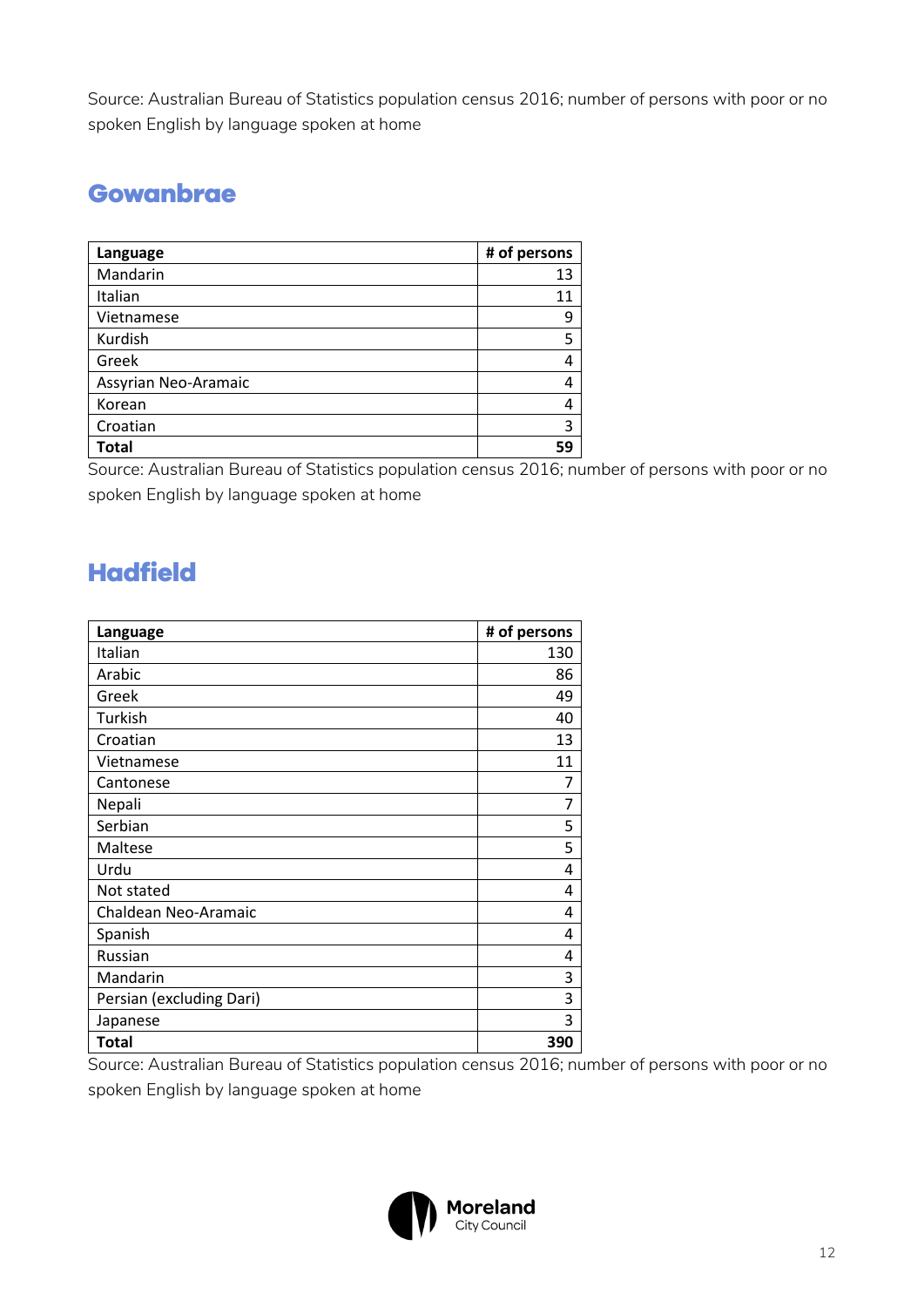## **Oak Park**

| Language                 | # of persons |
|--------------------------|--------------|
| Mandarin                 | 57           |
| Turkish                  | 39           |
| Italian                  | 33           |
| Greek                    | 19           |
| Cantonese                | 17           |
| Arabic                   | 12           |
| Punjabi                  | 11           |
| Hindi                    | 11           |
| Vietnamese               | 10           |
| Urdu                     | 7            |
| Persian (excluding Dari) | 7            |
| Nepali                   | 5            |
| Kurdish                  | 4            |
| Assyrian Neo-Aramaic     | 4            |
| Spanish                  | 3            |
| Malayalam                | 3            |
| Thai                     | 3            |
| <b>Total</b>             | 276          |

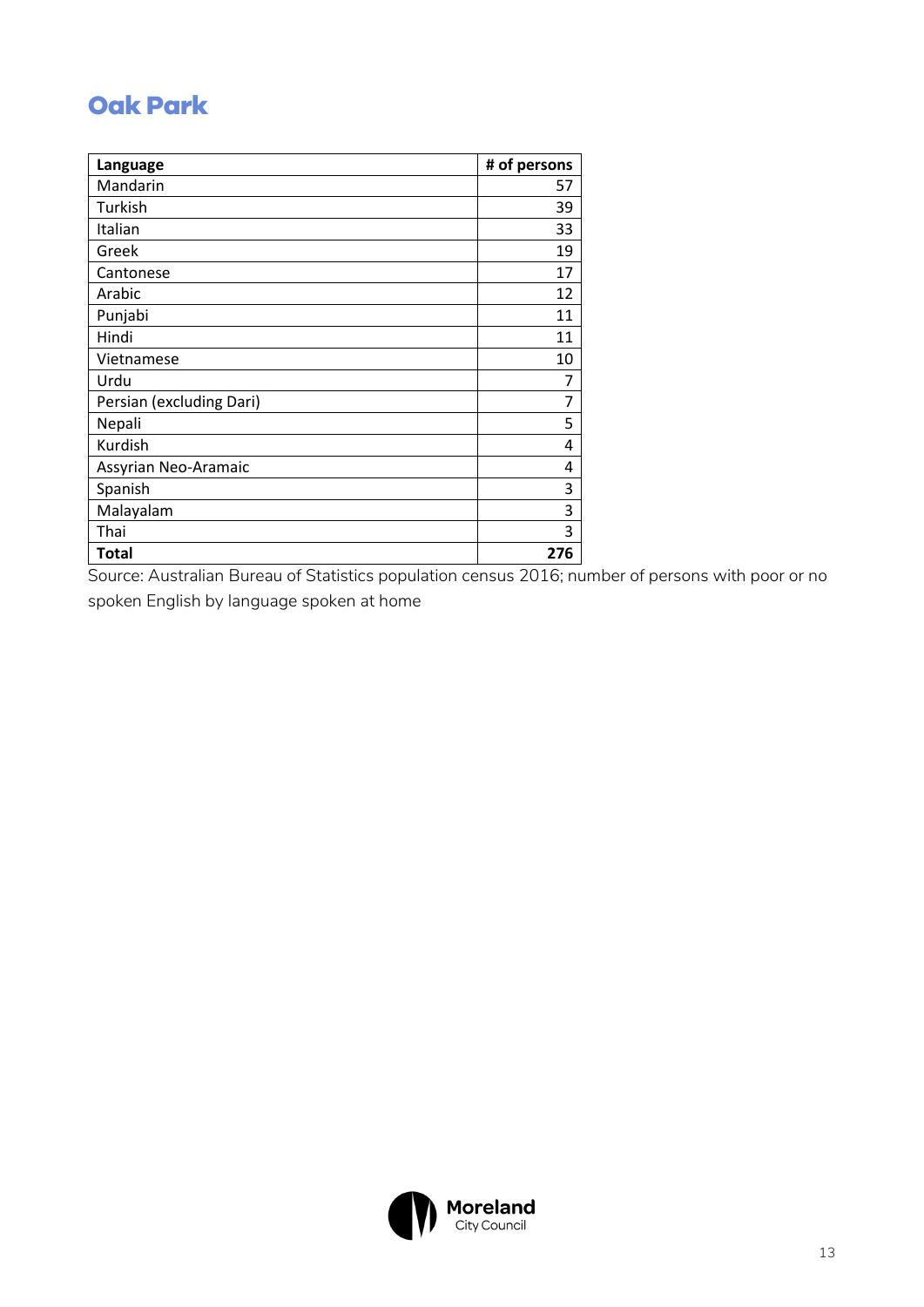#### **Pascoe Vale**

| Language                 | # of persons   |
|--------------------------|----------------|
| Italian                  | 221            |
| Greek                    | 114            |
| Mandarin                 | 77             |
| Arabic                   | 60             |
| Turkish                  | 52             |
| Vietnamese               | 28             |
| Urdu                     | 28             |
| Cantonese                | 27             |
| Korean                   | 19             |
| Inadequately described   | 15             |
| Spanish                  | 14             |
| Not stated               | 13             |
| Punjabi                  | 10             |
| Thai                     | 9              |
| Persian (excluding Dari) | 8              |
| Polish                   | 8              |
| Japanese                 | 6              |
| Pashto                   | 6              |
| Portuguese               | 6              |
| Kurdish                  | 5              |
| Tamil                    | 5              |
| Mongolian                | 4              |
| French                   | 4              |
| Hindi                    | $\overline{3}$ |
| Nepali                   | 3              |
| Assyrian Neo-Aramaic     | 3              |
| Malayalam                | 3              |
| Maltese                  | 3              |
| Chaldean Neo-Aramaic     | 3              |
| Sinhalese                | 3              |
| Telugu                   | 3              |
| Malay                    | $\overline{3}$ |
| <b>Total</b>             | 836            |